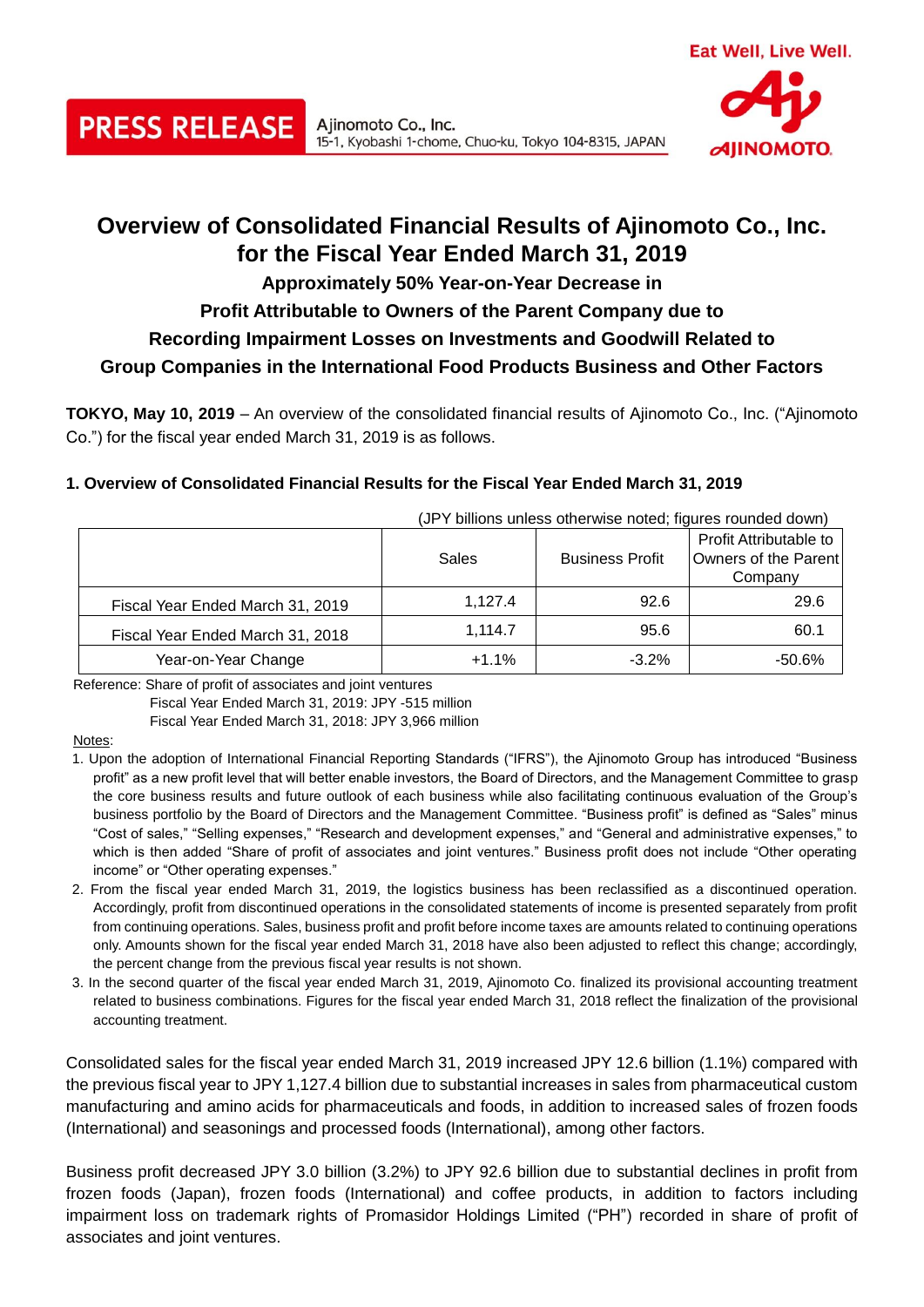Operating profit decreased JPY 25.5 billion (32.5%) to JPY 53.1 billion due to factors including impairment losses on goodwill of Ajinomoto Foods North America, Inc. ("AFNA") and AJINOMOTO ISTANBUL FOOD INDUSTRY AND TRADE LIMITED COMPANY ("AIS") and an impairment loss on investments in associates and joint ventures related to PH, all of which are recorded in other operating expenses.

Profit attributable to owners of the parent company decreased JPY 30.4 billion (50.6%) to JPY 29.6 billion.

Details of the impairment losses related to PH, AFNA and AIS are as follows.

|                                                                                                                                 | <b>Business</b><br>Profit | Operating<br>Profit/Profit<br>before<br>Income Taxes | Profit<br>Attributable to<br>Owners of the<br>Parent<br>Company |
|---------------------------------------------------------------------------------------------------------------------------------|---------------------------|------------------------------------------------------|-----------------------------------------------------------------|
| (1) Impairment loss on goodwill of AFNA                                                                                         |                           | 13,525                                               | 10,047                                                          |
| (2) Impairment loss on investment in PH, which is<br>accounted for using the equity method (investment<br>equivalent to 33.33%) |                           | 14,107                                               | 14,107                                                          |
| (3) Impairment loss on trademark rights of PH<br>(investment equivalent to 33.33%)                                              | 3,222                     | 3,222                                                | 3,222                                                           |
| (4) Impairment loss on goodwill of AIS                                                                                          |                           | 3,843                                                | 3,843                                                           |
| Total                                                                                                                           | 3,222                     | 34,698                                               | 31,220                                                          |

## Overview of Consolidated Results by Segment

From the fiscal year ended March 31, 2019, the personal care ingredients business, which was previously included in the Life Support segment, is included in the Healthcare segment. Segment information for the previous fiscal year has been restated to reflect the change.

|                                       | (JPY billions unless otherwise noted; figures rounded down) |              |              |                 |              |              |
|---------------------------------------|-------------------------------------------------------------|--------------|--------------|-----------------|--------------|--------------|
|                                       | Sales                                                       | Year-on-Year | Year-on-Year | <b>Business</b> | Year-on-Year | Year-on-Year |
|                                       |                                                             | Change       | Change (%)   | Profit          | Change       | Change (%)   |
| Japan Food<br><b>Products</b>         | 375.0                                                       | $-9.1$       | $-2.4%$      | 29.8            | $-9.0$       | $-23.1%$     |
| International Food<br><b>Products</b> | 481.6                                                       | $+16.9$      | $+3.7%$      | 42.3            | $+0.8$       | $+2.0%$      |
| Life Support                          | 107.9                                                       | $-10.6$      | $-9.0\%$     | 9.5             | $+1.4$       | $+18.5%$     |
| Healthcare                            | 135.3                                                       | $+15.3$      | $+12.8%$     | 12.0            | $+2.7$       | $+28.9%$     |
| <b>Other Business</b>                 | 27.4                                                        | $+0.1$       | $+0.5%$      | $-1.2$          | $+0.9$       |              |
| Total                                 | 1,127.4                                                     | $+12.6$      | $+1.1%$      | 92.6            | $-3.0$       | $-3.2%$      |

Note:Domestic and overseas sales of *ACTIVA*® products to food processing companies and savory seasonings are included in Japan Food Products. Domestic and overseas sales of *AJI-NO-MOTO*® for the food processing industry and nucleotides and sweeteners are included in International Food Products.

Japan Food Products segment sales decreased JPY 9.1 billion (2.4%) to JPY 375.0 billion because sales of coffee products and frozen foods (Japan) declined due to the effects of intensifying competition and other factors. Business profit decreased JPY 9.0 billion (23.1%) to JPY 29.8 billion because of substantial decreases in profit from coffee products and frozen foods (Japan) resulting from the decline in sales.

*Main Factors in the Change in Sales*

 **Seasonings and processed foods (Japan)**: Overall sales were basically unchanged from the previous fiscal year, with flat sales of both home-use products and restaurant and industrial-use products.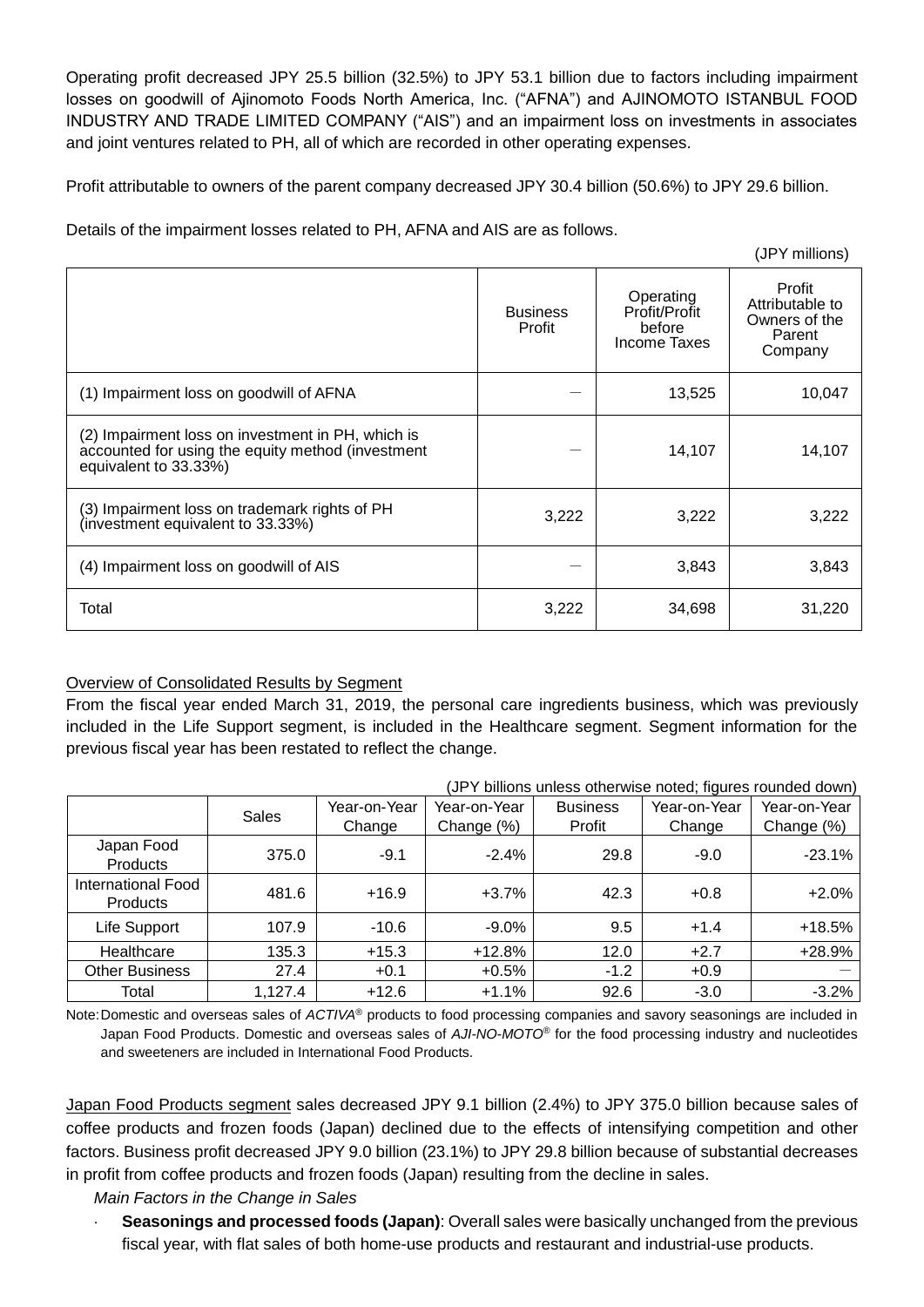- **Frozen foods (Japan)**: Restaurant and industrial-use sales grew in mainstay categories. Sales of home-use products decreased due to factors including the impact of intensifying competition for mainstay fried chicken and cooked rice products, although total sales of the *Gyoza* series increased. As a result, overall sales decreased.
- **Coffee products**: Overall sales decreased due mainly to declines in sales of products for convenience stores and gift products as well as in sales of home-use products, which were affected by intensifying competition as the market contracted.

## *Main Factors in the Change in Business Profit*

- **Seasonings and processed foods (Japan)**: Although profit from home-use products was basically unchanged from the previous fiscal year, overall profit decreased due to a substantial decline in profit from restaurant and industrial-use products resulting from the impact of higher raw material and fuel prices, among other factors.
- **Frozen foods (Japan)** and **coffee products**: Profit decreased substantially due to the abovementioned declines in sales, among other factors.

International Food Products segment sales increased JPY 16.9 billion (3.7%) to JPY 481.6 billion as a result of increases in sales of frozen foods (International) and seasonings and processed foods (International). Business profit increased JPY 0.8 billion (2.0%) to JPY 42.3 billion because the increase in profit from increased sales of seasonings and processed foods (International) offset the impairment loss recorded on trademark rights of PH, and because profit from umami seasonings for processed food manufacturers increased substantially.

#### *Main Factors in the Change in Sales*

- **Seasonings and processed foods (International)**: Despite the negative effect of currency translation, overall sales increased due to factors including growth in sales of seasonings and umami seasoning *AJI-NO-MOTO*®, as well as of canned coffee in Thailand.
- **Frozen foods (International)**: Sales increased due to factors including growth in sales of Asian food products and appetizers in North America and sales growth in Europe.
- **Umami seasonings for processed food manufacturers**: Sales increased due to sales growth outside Japan. **Sweeteners**: Sales increased due to growth in sales to processed food manufacturers.

#### *Main Factors in the Change in Business Profit*

- **Seasonings and processed foods (International)**: Despite the positive effect on profit from the increase in sales, overall profit was basically unchanged from the previous fiscal year due to factors including the impairment loss on PH, the negative effect of currency translation and higher prices for fermentation raw materials and fuel.
- **Frozen foods (International)**: Despite progress in improving productivity in the United States, profit decreased substantially due to a steep rise in distribution expenses, among other factors.
- **Umami seasonings for processed food manufacturers**: Profit increased substantially due to factors including the positive exchange rate for trade and sales growth, although higher fermentation raw material and fuel prices had a negative impact. **Sweeteners**: Profit increased, mainly due to the increase in sales.

Life Support segment sales decreased JPY 10.6 billion (9.0%) to JPY 107.9 billion due to a substantial decline in animal nutrition sales, despite an increase in sales of specialty chemicals. Business profit increased JPY 1.4 billion (18.5%) to JPY 9.5 billion due to a substantial increase in profit from specialty chemicals.

*Main Factors in the Change in Sales*

- **Animal nutrition**: Sales decreased substantially due mainly to decreases in sales volume of Threonine and Lysine.
- **Specialty chemicals**: Sales increased, due mainly to strong sales of electronic materials.

*Main Factors in the Change in Business Profit*

- **Animal nutrition**: Profit decreased substantially due mainly to the effect of a drop in unit selling prices of Tryptophan.
- **Specialty chemicals**: Profit increased substantially as a result of the increase in sales.